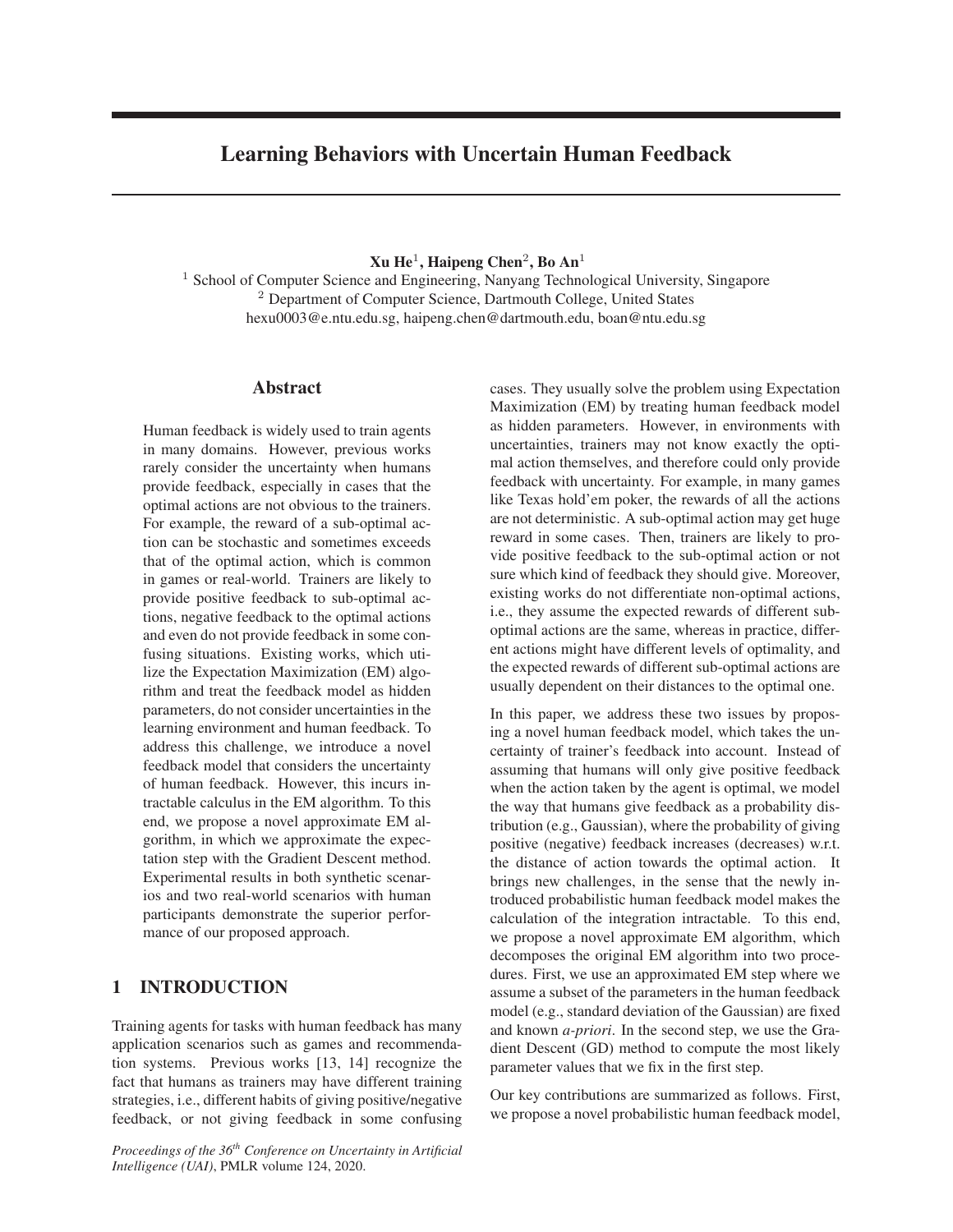which considers the uncertainties in humans while giving feedback to agents in an uncertain environment. Second, to handle the new computational challenges brought by the new feedback model, we propose a novel approximate EM approach, which integrates Expectation-Maximization (EM) and Gradient Descent (GD). Last, We conduct extensive experimental evaluations of our proposed approach on both synthetic scenarios and two different real-world scenarios with human participants. 1) We show that our approach outperforms existing works under various settings and metrics. 2) Ablation study shows the effectiveness of our proposed techniques. 3) Robustness analysis demonstrates that our algorithm still performs well even if trainers do not follow our feedback model.

### 2 RELATED WORK

If we only consider the problem in one scenario, it is similar to the multi-armed bandits problem, in which algorithms need to choose a bandit to obtain the maximum reward. However, traditional bandits algorithms like UCB [1] do not consider the human feedback model.

We now briefly review works in which agents learn form human. The most related domain is interactive reinforcement learning, which aims at hastening the learning process via human feedback. Many existing works [4, 7, 11, 14] show the efficiency of learning from human trainers. Knox et al. [10, 11, 12] propose the TAMER framework in which human feedback is learned by a supervised learning method and then used to provide rewards to the agent. The TAMER framework is merged with the deep neural network to address more difficult problems [18]. MacGlashan et al. [15] propose a novel Actor-Critic algorithm considering that human feedback relates to agents' policy. Policy shaping algorithms [4, 7] utilize the difference between 'good' and 'bad' labels to determine the best action by a Bayesian approach. How a trainer implicitly expects a learner to interpret feedback is studied in [8]. Trainers are allowed to directly slightly change the action in paper [17]. Two works [5, 16] focus on training agents to learn the meaning of language or commands.

However, most of these approaches do not consider the feedback model of trainers except Loftin et al. [13, 14, 16]. They consider trainers' feedback model and propose a strategy-aware algorithm to infer the meaning of no feedback via the trainer's feedback history. However, their model assumes the positive feedback will only be obtained when the agent chooses the optimal action, which is not the case in our problem, as uncertainty affects the feedback provided by trainers. In many cases, trainers generally give positive feedback as long as the action is close to the optimal one especially when they not sure what is the optimal one. For example, if the rewards of actions are not fixed and follow some distributions, a sub-optimal action would obtain more reward than the optimal one. Then, it is hard to only provide positive feedback to the optimal action.

# 3 MODELLING UNCERTAIN TRAINER FEEDBACK

In one time period, we define state  $s \in S$ , where S is the set of states. After observing current state s, the agent chooses an action  $a \in A$ . Following [13], we define a discrete action space  $A = \{a_1, ..., a_K\}$ . After the agent chooses an action, the trainer could provide feedback  $f \in F = \{f^+, f^-, f^0\}$  to describe his/her degree of satisfaction, where  $\{f^+, f^-, f^0\}$  corresponds to positive, negative and no feedback respectively. Positive feedback indicates 'good' and negative feedback is 'bad', while no feedback could be used to indicate other information such as confusion or 'not bad' (but also not good). All of the trainer's feedback will be recorded in history  $h = \{ [s_t, a_t, f_t] | t = 1, \ldots, T \}$ , where T is current time period.  $s_t \in S$ ,  $a_t \in A$  and  $f_t \in F$  are state, action and feedback obtained in the time period t.

To model the uncertainty when trainers give feedback, we propose a novel probabilistic human feedback model, the probabilities of obtaining different kinds of feedback are represented by  $p(a, \lambda(s); \sigma, \mu, f)$  in state s, where a is the current action,  $\lambda(s)$  is the trainer's preferred action in state s.  $\sigma$  and  $\mu = {\mu^+}, \mu^-$  are unknown parameters of the probability function. Formally,

$$
p(a,\lambda(s); \sigma, \mu, f) = \begin{cases} p^+(a,\lambda(s); \sigma, \mu^+) & f = f^+ \\ p^-(a,\lambda(s); \sigma, \mu^-) & f = f^- \\ 1 - p^+(a,\lambda(s); \sigma, \mu^+) & -p^-(a,\lambda(s); \sigma, \mu^-) & f = f^0 \end{cases}
$$

where  $\sigma$  and  $\mu = {\mu^+, \mu^-}$  control variance and the maximum probability of providing different kinds of feedback (positive feedback and negative feedback) respectively. The parameters of the model could be adjusted to approximate different trainers' habits of providing feedback. Many popular distributions can be written in this form. For example, the Gaussian function  $\mu e^{-\frac{(a-\lambda(s))^{2}}{2\sigma^{2}}}$  and a simple extension of the density function of the Logistic distribution  $\frac{\mu}{\sigma(1+e^{-\frac{(\alpha-\lambda(s))}{\sigma}})}$ . We can divide the functions  $p^+$  and  $p^-$  into  $\mu \in [0, 1]$  and another term  $\hat{e}_{\sigma} \in [0, 1]$ , formally,  $p^+ = \mu^+ \hat{e}_{\sigma}$  and  $p^{-} = \mu^{-} [1 - (1 - \epsilon)\hat{e}_{\sigma}],$  where  $\epsilon$  is a positive constant whose value is close to 0 in order to ensure that the probability of obtaining negative feedback is not 0 at  $a = \lambda(s)$ . We constrain that the upper bound of the sum of  $p^+(a, \lambda(s); \sigma, \mu^+)$  and  $p^-(a, \lambda(s); \sigma, \mu^-)$  cannot be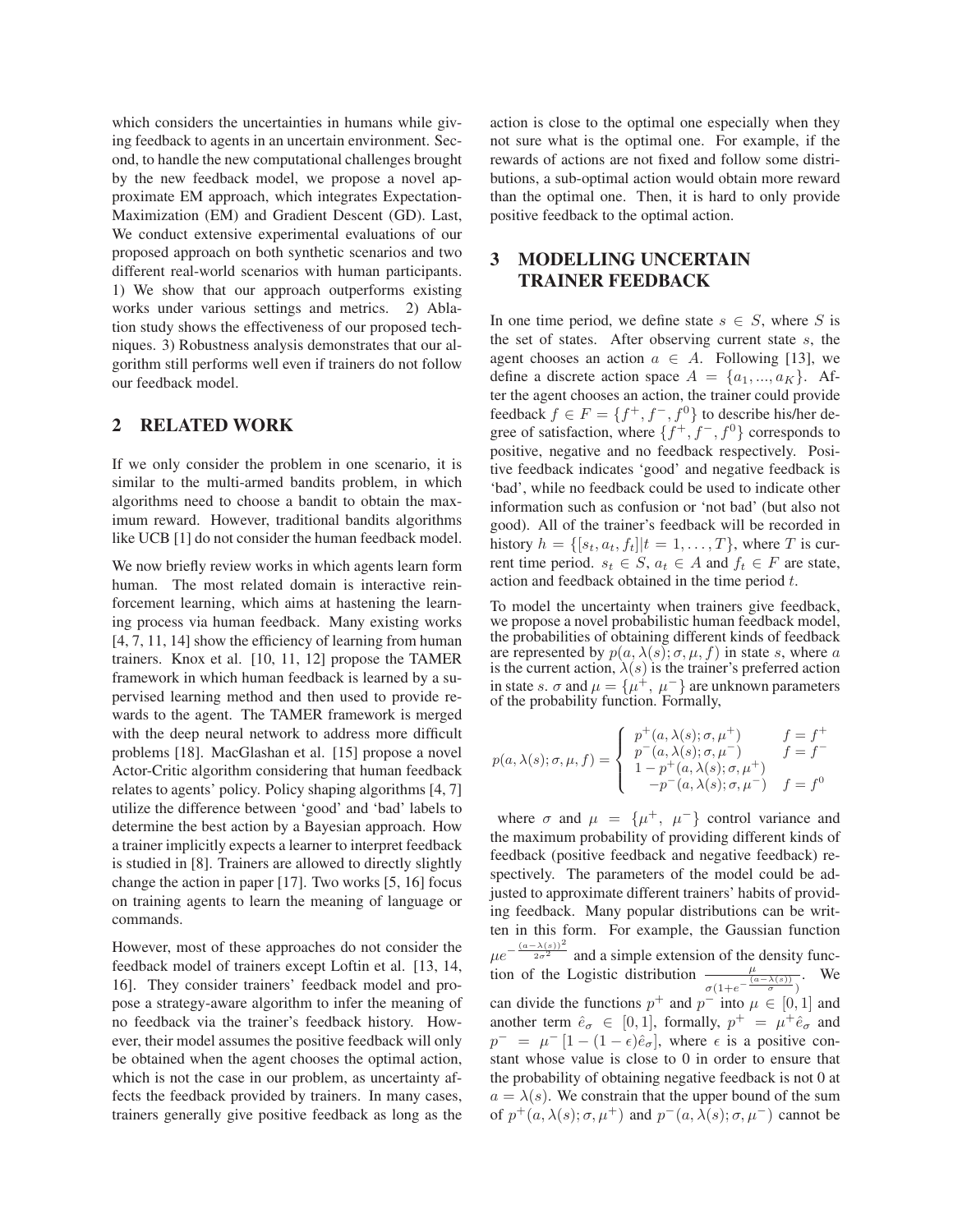larger than 1 for any s and a. Then, we have

$$
\mu^+ \hat{e}_\sigma + \mu^- [1 - (1 - \epsilon)\hat{e}_\sigma] \le 1
$$
  
\n
$$
\Rightarrow 1 - \mu^- - \hat{e}_\sigma \left[ \mu^+ + \mu^-(1 - \epsilon) \right] \ge 0.
$$

where  $\hat{e}_{\sigma} \in [0, 1]$ . Notice that the function on the left side is monotonous for the term  $\hat{e}_{\sigma}$ , which means that the minimum of the function is obtained when  $\hat{e}_{\sigma} = 1$ since  $\mu \geq 0$  and  $\epsilon \to 0^+$ . Thus, we have

$$
1 - \mu^+ - \epsilon \mu^- \ge 0 \Rightarrow \mu^+ + \epsilon \mu^- \le 1.
$$

By using the property  $\mu^- \in [0, 1]$ , we get the upper bound of  $\mu^+$ :

$$
\mu^+ + \epsilon \mu^- \le 1 \Rightarrow \mu^+ \le 1 - \epsilon.
$$

The intuitive interpretation of  $\mu^+$  and  $\mu^-$  is that they are the maximum probabilities of obtaining positive and negative feedback respectively. That is,  $\mu^+$  is the probability of getting positive feedback when the current action is the trainer's most preferred one and  $\mu^-$  is the probability of getting negative feedback at the trainer's most disliked action. When the action a is different from  $\lambda(s)$ , the probability of obtaining positive feedback declines while more negative feedback will be received.

# 4 APPROXIMATE EXPECTATION MAXIMIZATION

Since Bayesian approaches have shown the efficiency in inferring from a small quantity of data, we adopt the Maximum Likelihood Estimation (MLE) to estimate the policy function  $\lambda$  with two unknown parameters  $\mu$  and  $\sigma$  in the probabilistic human feedback model, where the objective function is represented as:

$$
\arg \max_{\lambda} P(h|\lambda; \mu, \sigma), \tag{1}
$$

where  $h = \{ [s_t, a_t, f_t] | t = 1, \ldots, T \}$  is the history of state, action and feedback. Note that this MLE cannot be calculated directly since there are two sets of unknown variables, policy  $\lambda$  and parameters ( $\mu$ , $\sigma$ ), in this equation and there is no explicit bound for  $\sigma$ . One classical way of handling this kind of problems is to use the EM algorithm where the  $i$ -th EM update step is represented as:

$$
\lambda_{i+1} = \arg \max_{\lambda} \iiint P(\mu^+, \mu^- | h, \lambda_i) \cdot \ln[P(h, \mu^+, \mu^- | \lambda)] d\mu^+ d\mu^- d\sigma.
$$

However, it is easy to see that this integral is intractable, as 1) there is no explicit upper bound for  $\sigma$  and 2) the large dimension of the hidden variables significantly increases the computational complexity of calculating the integral (which is usually calculated using numerical methods as there are no analytical solutions). As a result, we propose a novel approximate EM algorithm, in which an alternating optimization method is used to solve this MLE by two steps: 1) Update  $\lambda$  with  $\sigma$  fixed and treat  $\mu$ as a hidden variable by EM algorithm. 2) Update  $\sigma$  with  $\lambda$  fixed by GD algorithm and use a trick to ignore  $\mu$ .

### 4.1 UPDATING  $\lambda$  WITH  $\sigma$  FIXED

Since  $\mu^+$  and  $\mu^-$  mean the maximum probabilities of obtaining positive and negative feedback, we know that the range of  $\mu^-$  is [0, 1] and  $0 \le \mu^+ \le 1 - \epsilon$ . By treating  $\mu^+$  and  $\mu^-$  as bounded latent variables,  $\lambda$  can be updated by the Expectation-Maximization (EM) algorithm when  $\sigma$  is fixed, which is inspired by [14]. In the expectation step, we compute the expectation of a log-likelihood estimate with respect to a bounded latent variable. In the maximization step, the expectation is maximized with respect to another unknown variable. Treating  $\mu^+, \mu^-$  as latent variables, the  $i$ -th EM update step is:

$$
\lambda_{i+1} = \arg \max_{\lambda} \int_0^1 \int_0^{1-\epsilon} P(\mu^+, \mu^- | h, \lambda_i)
$$

$$
\cdot \ln[P(h, \mu^+, \mu^- | \lambda)] d\mu^+ d\mu^-
$$
 (2)

where  $\lambda_i$  is the inferred preference in *i*-th step. To ensure that the probability of receiving positive and negative feedback is not larger than 1, the upper bound of  $\mu^+$ is defined by  $1 - \mu^{-}$ .

Using the Bayes' theorem and the property of logarithm, we obtain

$$
P(\mu^+, \mu^- | h, \lambda_i) = \frac{P(h | \mu^+, \mu^-, \lambda_i) P(\mu^+, \mu^- | \lambda_i)}{P(h | \lambda_i)},
$$
\n(3)

and

$$
\ln[P(h, \mu^+, \mu^- | \lambda)] = \ln[P(h | \mu^+, \mu^-, \lambda)] + \ln[P(\mu^+, \mu^- | \lambda)].
$$
 (4)

Notice that  $P(h|\lambda_i)$  is the marginal probability and does not involve any variable. Thus we can treat it as constant and remove it from Eq.(3). Since  $\mu^+$  and  $\mu^-$  define the way that a trainer provides feedback and  $\lambda$  is the set including the optimal actions in various states,  $\{\mu^+, \mu^-\}$  is independent of  $\lambda$  and thus  $P(\mu^+, \mu^-|\lambda) =$  $P(\mu^+, \mu^-|\lambda_i) = P(\mu^+, \mu^-)$ . We assume that  $\mu^+$  and  $\mu^-$  are uniformly distributed due to the lack of the prior knowledge about  $\mu^+$  and  $\mu^-$ . Therefore, we get  $p(\mu^+, \mu^-)=2$  by solving the equation

$$
\int_0^1 \int_0^{1-\epsilon} p(\mu^+, \mu^-) d\mu^+ d\mu^- = 1.
$$

<sup>&</sup>lt;sup>1</sup>An alternative is to use gradient-based methods at both steps [2]. However, this is infeasible due to the complex problem structure and the difficulty in deriving gradients at both steps.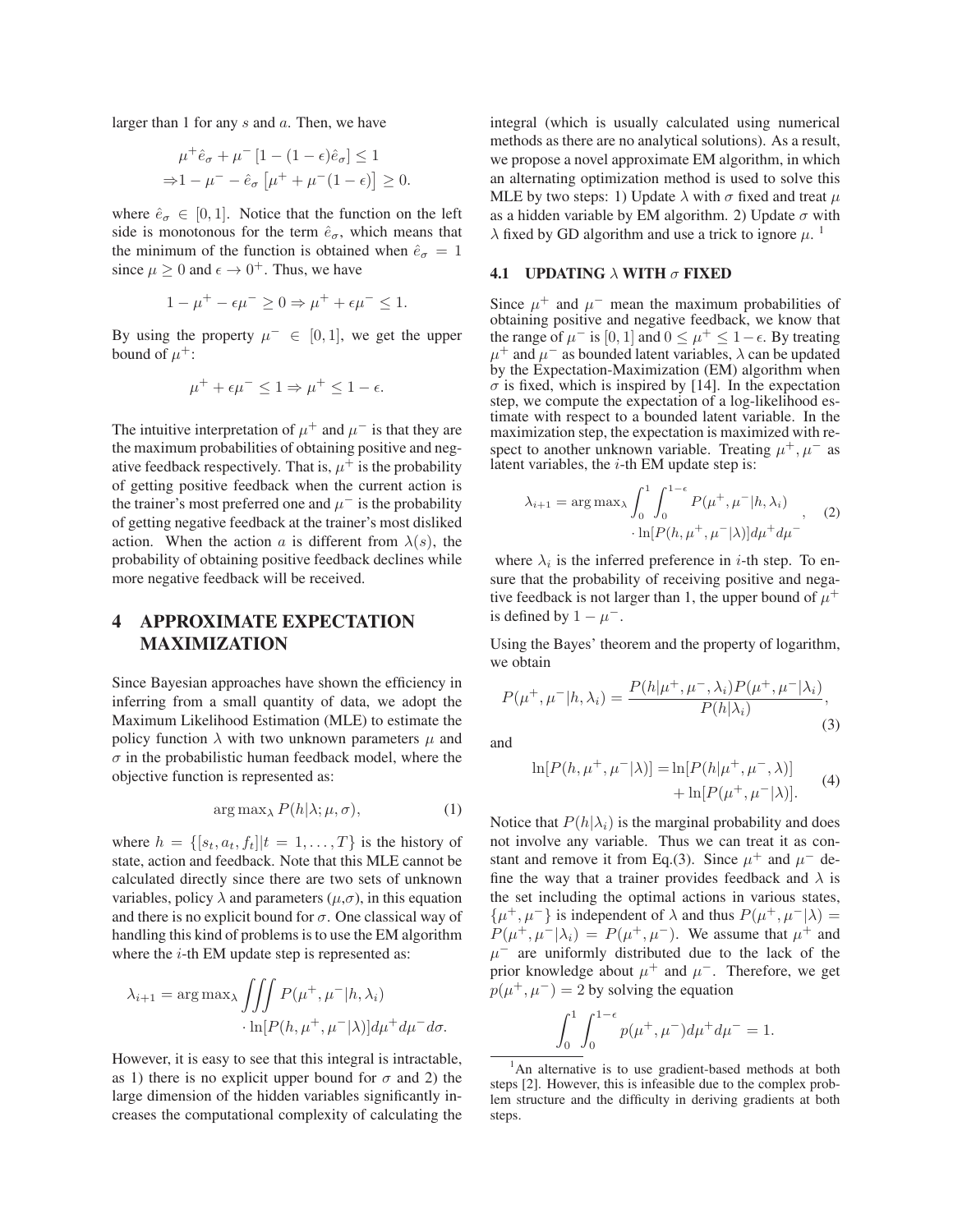Thus, the term  $P(\mu^+, \mu^-|\lambda_i)$  can be removed from Eq.(3). For the second logarithmic term of Eq.(4), since

$$
\int_0^1 \int_0^{1-\epsilon} P(\mu^+, \mu^- | h, \lambda_i) \ln[2] d\mu^+ d\mu^- \qquad (5)
$$

is not related to  $\lambda$ , we can ignore it. Finally, the objective could be simplified to

$$
\lambda_{i+1}(s) = \arg\max_{\lambda} \int_0^1 \int_0^{1-\epsilon} P(h|\mu^+, \mu^-, \lambda_i),
$$
  
 
$$
\cdot \ln[P(h^s|\mu^+, \mu^-, \lambda(s))] d\mu^+ d\mu^-
$$
 (6)

where  $h<sup>s</sup>$  is the history containing the state s. Utilizing  $h = \{ [s_t, a_t, f_t] | t = 1, \ldots, T \}$ , we can calculate the integral, since the probability of obtaining h given  $\mu$  and  $\lambda$  is:

$$
P(h|\mu^+, \mu^-, \lambda) = \prod_T P(f_t|a_t, s_t, \lambda(s_t), \mu^+, \mu^-)
$$
  
\n
$$
= \prod_T p(a_t, \lambda(s_t); \sigma, \mu, f_t)
$$
  
\n
$$
= \prod_{s_h \in S} p^+(a_h, \lambda(s_h); \sigma^+, \mu^+)^{|n_{s_h}^+|}
$$
  
\n
$$
\cdot p^-(a_h, \lambda(s_h); \sigma^+, \mu^+)^{|n_{s_h}^-|}
$$
  
\n
$$
\cdot p^0(a_h, \lambda(s_h); \sigma^+, \mu^+)^{|n_{s_h}^0|},
$$

where  $|n_{s_h}^+|$ ,  $|n_{s_h}^-|$ ,  $|n_{s_h}^0|$  are the numbers of three types of feedback in the sate  $s_h \in h$ . For  $p^+$  and  $p^-$ , notice that  $\ln[\mu \hat{e}_{\sigma}] = \ln[\mu] + \ln[\hat{e}_{\sigma}]$ . Since  $\ln[\mu]$  is not related to  $\lambda$ , we ignore it during the calculation to prevent divergence. In practice, we compute expectations for all the actions that are available in a sate s and select the action with the maximal expectation as the policy  $\lambda(s)$  for the state s.

Eq.(6) shows the natural way to utilize feedback from other states. When we compute the optimal action in state s, the first term  $P(h|\mu^+, \mu^-, \lambda_i)$  considers all the historical feedback and effects the result of the Eq.(6). In this way, both feedback model and historical feedback are taken into consideration to infer the best action.

#### **4.2 UPDATING**  $\sigma$  **WITH**  $\lambda$  **FIXED**

Since our objective function is calculated based on probabilities provided by the feedback model, the accuracy of the feedback model affects the result significantly. To obtain an accurate human feedback model, we use GD method to minimize the square loss function between the inferred feedback model  $p(a, \lambda(s); \sigma, \mu, f)$  and the real one, i.e.,

$$
[p(a,\lambda(s); \sigma, \mu, f) - p(f|a,s)]^2.
$$
 (7)

However, since we calculate the integral under  $\mu$ , the value of  $\mu$  is unknown. We cannot compute the gradient of the loss function. Note the form of function

Algorithm 1: Adaptive Bayesian Learning with Uncertain Feedback (ABLUF)

**Initialize:** 
$$
\lambda = randomPolicy(), \epsilon = 0.01,
$$
  
\n $h = [], t = 0, done = 0;$   
\n1 while  $done \neq 1$  do  
\n2  $s_t = getState()$ ;  
\n3  $a_t = \lambda(s);$   
\n*takeAction(a\_t);*  
\n5  $f_t = getFedback()$ ;  
\n6  $h = [h; [s_t, a_t, f_t]];$   
\n**repeat**  
\n8  $\lambda' = \lambda;$   
\n9  $\lambda = \arg \max_{\lambda} \int_0^1 \int_0^{1-\epsilon} P(h|\mu^+, \mu^-, \lambda') \cdot \ln[P(h^s|\mu^+, \mu^-, \lambda')) \cdot \ln[P(h^s|\mu^+, \mu^-, \lambda(s))] d\mu^+ d\mu^-,$   
\n10  $\text{until } \lambda' = \lambda;$   
\n11  $\sigma = \sigma - \alpha \frac{1}{n} \sum_s \sum_a \nabla_{\sigma} L(\sigma; f, \lambda);$   
\n12  $\phi = getDone();$   
\n13  $t = t + 1;$ 

 $p(a, \lambda(s); \sigma, \mu, f)$ , the exponential term actually is the estimation of the ratio between the probability at action a and the maximum probability of receiving positive or negative feedback. That is,

$$
ratio_p^+ = \hat{e}_{\sigma}
$$
  
\n
$$
\approx \frac{p(f^+|a,s)}{p(f^+|\lambda(s),s)} = ratio_a(f^+)
$$
  
\n
$$
ratio_p^- = [1 - (1 - \epsilon)\hat{e}_{\sigma}]
$$
  
\n
$$
\approx \frac{p(f^-|a,s)}{p(f^-|a_s^-,s)} = ratio_a(f^-),
$$
\n(8)

where  $a_s^-$  = arg max<sub>a</sub>  $d(a, \lambda(s))$  is the action that a<br>trainer dislikes the most since this action has the maxtrainer dislikes the most, since this action has the maximum probability of receiving negative feedback. We transform the loss function to

$$
L(\sigma; f, \lambda) = [ratio_p - ratio_a(f)]^2.
$$
 (9)

We omit  $\mu$  in L, since it does not appear in the new formulation of the loss function.

The gradient  $\nabla_{\sigma}L(\sigma; f, \lambda)$  of the new loss function could be computed as follows. For  $f^+$ , we have

$$
[ratio_p^+ - ratio_a(f^+)] \nabla_{\sigma} ratio_p^+. \qquad (10)
$$

For  $f^-$ , we have

$$
[ratio_p^- - ratio_a(f^-)] \nabla_{\sigma} ratio_p^-.
$$
 (11)

Thus,

$$
\nabla_{\sigma}L(\sigma; f, \lambda) = [ratio_{p}^{+} - ratio_{a}(f^{+})] \nabla_{\sigma} ratio_{p}^{+}
$$

$$
+ [ratio_{p}^{-} - ratio_{a}(f^{-})] \nabla_{\sigma} ratio_{p}^{-},
$$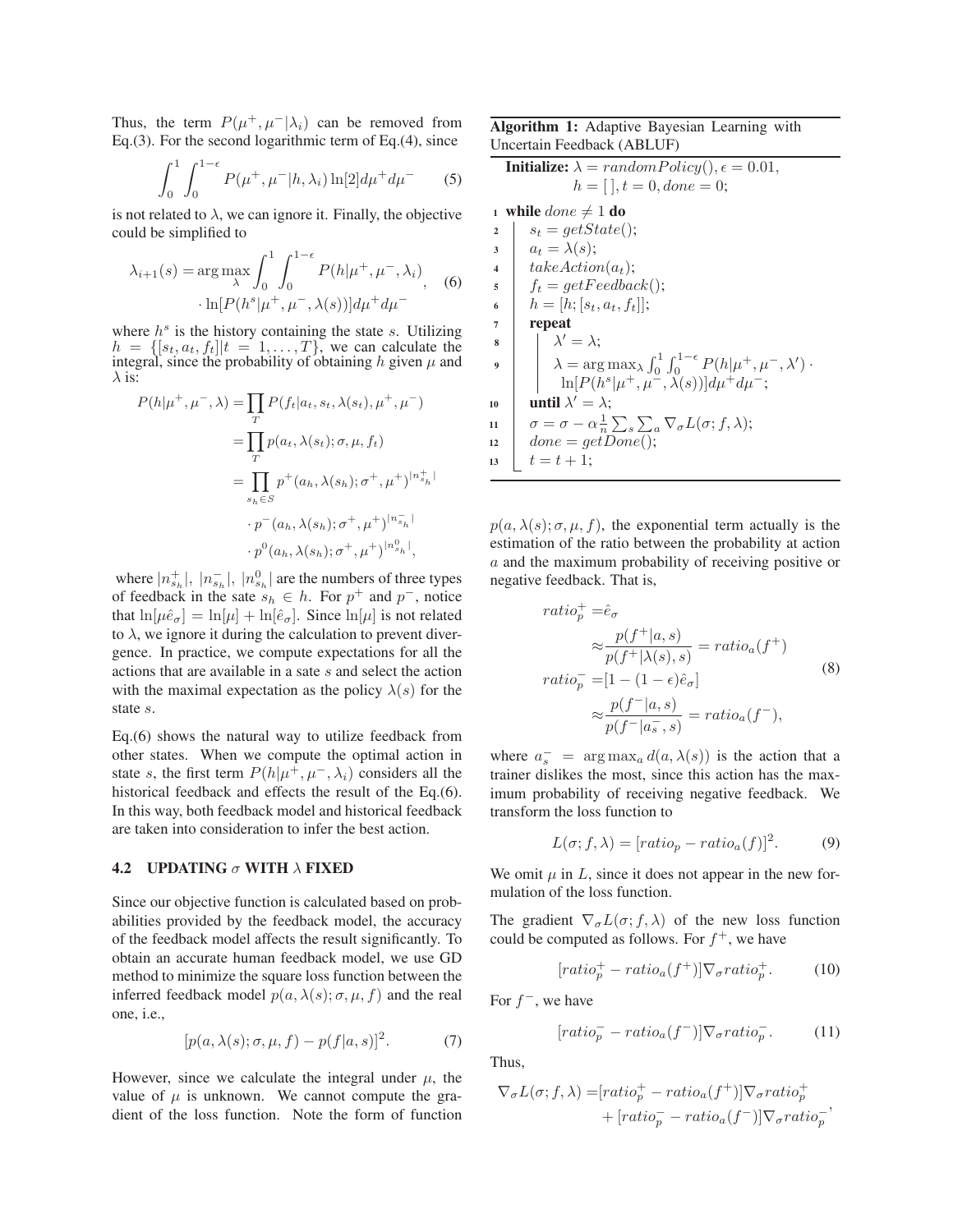where  $ratio_{a}(f^{+})$  and  $ratio_{a}(f^{-})$  could be obtained from the historical feedback. For example, if the probabilities of offering positive feedback are 0.5 and 0.9 in action a and the optimal action  $\lambda_i(s)$  respectively,  $ratio_{a}(f^{+}) = \frac{0.5}{0.9}$ . We implement the Gradient Descent method to undate the parameters and all the historical method to update the parameters and all the historical feedback of all actions is used to compute the gradient and then update  $\sigma$ :

$$
\sigma = \sigma - \alpha \frac{1}{n} \sum_{s} \sum_{a} \nabla_{\sigma} L(\sigma; f, \lambda), \qquad (12)
$$

where  $n = |S| \times |A|$  is the total number of states-action pairs.

The Adaptive Bayesian Learning with Uncertain Feedback (ABLUF) algorithm is shown in Algorithm 1. The value of step size  $\alpha$  is given in the experiment section based on the property of the gradient. The variable done is obtained from the environment and the trainer, which is also introduced in the next section. After selecting and taking the action in Lines 3-4, the system will obtain the trainer's feedback and record it in  $h$ . In Lines 7-10, the EM algorithm calculates the preferences of the trainer by Eq.(6) based on the records stored in  $h$ . After updating λ, the parameter  $\sigma$  is updated at Line 11 by Eq.(12).

# 5 EXPERIMENT EVALUATIONS

We implement two sets of experiments for two environments with human subjects: training a virtual dog to catch rats and learning users' preferences of lighting. We also evaluate the performance, convergence, and robustness of our proposed algorithm in simulated experiments. Code can be found at https://github.com/hlhllh/Learning-Behaviors-with-Uncertain-Human-Feedback.

#### 5.1 CHOICE OF HUMAN FEEDBACK MODEL

In general, a good human feedback model is expected to have the following good properties: 1) It captures the uncertainty of a trainer to give feedback. 2) The optimal action is unique in each state. 3) When the action becomes far away from the optimal by a same amount, trainer's satisfaction will decrease by a similar amount.

For these concerns, we use Gaussian functions as the human feedback model due to its simplicity.  $2$  Thus, we define

$$
p^{+}(a,\lambda(s);\sigma,\mu^{+}) = \mu^{+}e^{-\frac{(a-\lambda(s))^2}{2\sigma^2}}
$$
 (13)

$$
p^{-}(a,\lambda(s); \sigma, \mu^{-}) = \mu^{-}[1 - (1 - \epsilon)e^{-\frac{(a - \lambda(s))^2}{2\sigma^2}}] \tag{14}
$$

and the gradients of  $L(\sigma; f, \lambda)$  are

$$
2\frac{(a-\lambda_i(s))^2}{\sigma^3}[ratio_p^+-ratio_a(f^+)]ratio_p^+
$$

and

$$
-2(1-\epsilon)\frac{(a-\lambda_i(s))^2}{\sigma^3}[ratio_p^- - ratio_a(f^-)]ratio_p^-
$$

for  $f^+$  and  $f^-$  respectively. The learning rate  $\alpha$  is set to be  $0.4\sigma^3$ . The  $\sigma^3$  term aims at eliminating the denominator to avoid a very small update of the parameter  $\sigma$  when the value of  $\sigma$  is large.

#### 5.2 BASELINES

We compare with two state-of-the-art algorithms ISABL [13] is a Bayesian learning algorithm aiming at utilizing human feedback to train an agent. Expectation-Maximization method is used to calculate the best action. They assume that the human trainer only provides positive feedback when the agent selects an optimal action. If the agent chooses other actions, the trainer will give negative feedback. No feedback is also considered to determine the training policy. The error rate of the ISABL algorithm in our experiment is 0.1 following the original setting.

The upper confidence bound (UCB) algorithm [1] calculates the upper confidence bound of the expected reward for each action and chooses an action with maximum UCB value. In our experiment, we assign values for different kinds of feedback, that is,  $[f^+, f^-, f^0] \rightarrow$  $[1, -1, 0]$ . After receiving the feedback, the upper confidence bound for an action will be computed by  $UCB(s, a) = \mathbb{E}[r_{s,a}] + \sqrt{\frac{2 \log t_{s,a}}{t_s}}$ , where the  $\mathbb{E}[r_{s,a}]$  is the expected feedback value conditioning on the feedback for action  $a$  in state  $s$ ,  $t_{s,a}$  means the number of times that the algorithm chooses  $\alpha$  in state s, and  $t_s$  is the total number of times that state s appears.

#### 5.3 TRAINING A VIRTUAL DOG

In our first experiment, trainers are required to train a virtual dog to catches rats. At the beginning of each step, the dog is at the center of the figure and a rat appears at one of four edges of the figure. Each edge can be considered as a state in this experiment. Then, the rat moves to one of 6 points on the same edge following a distribution that is fixed for each edge and not influenced by the

 $2$ Our robustness analysis shows that the Gaussian functions model well adapts to situations where the way trainers give feedback is different from the Gaussian functions. Other forms of human feedback model could also be considered, such as the probability density functions of Cauchy distribution, Logistic distribution, etc. We leave the exploration of various forms of human feedback model as future work.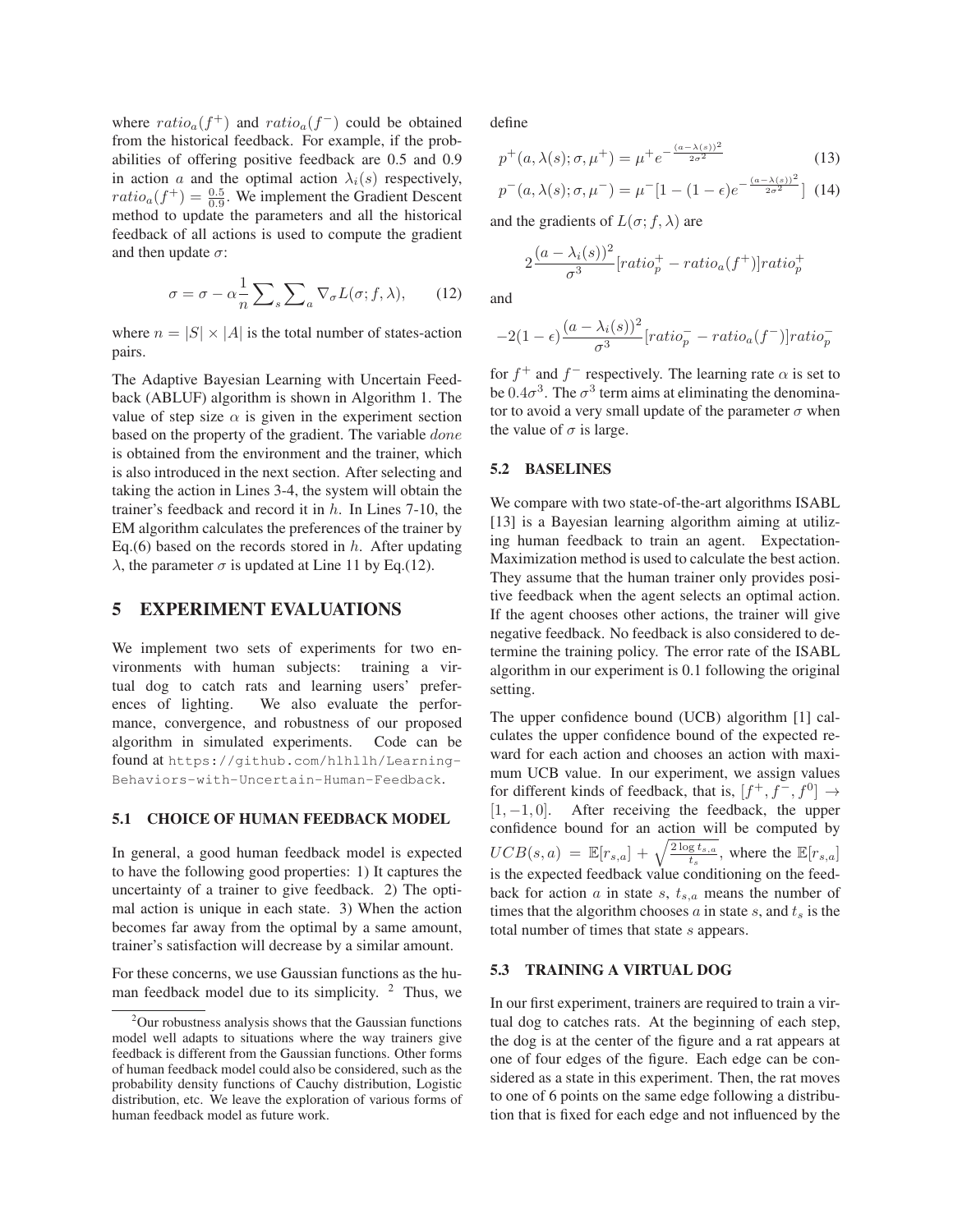

Figure 1: The state and action of training a dog.



Figure 2: The performance of different algorithms to train a dog.

dog. The dog chooses one point from 6 candidate points to go as the action in this state. The probability that the dog catches the rat is inverse to the distance between the dog and the rat. After observing the locations of the dog and the rat, trainers provide feedback to current action of the dog. Then, the next step begins. For example, Figure  $1(a)$  is a state and Figure  $1(b)$  shows the action of dog and the location the rat appears. The optimal actions for all states are generated randomly before the experiment begins. For each state, we use a standard Gaussian function per state to decide the probability that the rat appears at different points, which is  $e^{-\frac{(a-\lambda(s))^2}{2}}$ ,  $\forall a$ . Normalization is executed to ensure the sum of probabilities is 1. Similarly, the probability that the rat is caught is  $e^{-\frac{(a_{rat}-a_{dog})^2}{2}}$ . We invited 40 trainers to participate in this experiment. Four states are randomly ordered and appears one by one.

When to stop? We limit the number of steps that trainers can interact with the agent is 15 in each state in order to constrain the time of the experiment. We will show that this limitation is reasonable since the probability that our algorithm learns the optimal actions under this constraint is high. The state changes when 1) the trainer thinks that the dog's performance is good enough or 2) the number of steps exceeds 15. The experiment ends if all the states are satisfied the above mentioned conditions. Our algorithm and two baselines introduced in the last section are executed one by one with random order for each trainer. Trainers are not informed of the order.

Metrics. Three metrics are applied to judge the performance of various algorithms: 1) The number of steps



Figure 3: GUI designed for human experiment. (a) Users can change the light level directly by clicking the buttons. (b) Users can transfer their satisfaction by clicking the first three buttons.

used to finish the experiment. 2) The average number of caught rats over steps. 3) The 2-norm between the learned policy and the optimal policy. A good algorithm can catch more rats during training and finally learn the optimal policy with less steps.

Results. Results under these metrics are shown in Figure 2. Figure 2(a) shows that most of trainers finish the training before 15 steps per state. However, for other baselines, more steps are required to satisfy trainers' criteria of ending, which indicates that other algorithms perform relatively badly after training. Figure 2(b) shows the number of rats caught per step. The larger the value is, the faster an algorithm converges to the optimal policy during the training. The gap between the optimal policy and the learned policy is illustrated in Figure 2(c). The gap is calculated by the 2-norm between these two policies. These three figures indicate that our algorithm performs the best considering the speed of convergence and the quality of the learned policy. For all the three metrics, the ABLUF method is statistically superior to others using Wilcoxon two-sided signed-rank test ( $p < 0.01$ ).

### 5.4 LEARNING USERS' PREFERENCE OF LIGHTING

The second experiment aims at learning users' preference of lighting in different situations. Users provide different kinds of feedback after an action corresponding to a light level is chosen by an algorithm. Since users' utility functions are very difficult for users to access and human sense is inaccurate [3, 9], human feedback is uncertain and they are likely to provide positive feedback in some sub-optimal action especially when the difference of two nearby light levels is tiny. To verify this assumption, we introduce the QUERY method as a baseline, which asks users to directly choose light levels.

We invited 40 students to participate in our experiment and built the experiment environment by a room with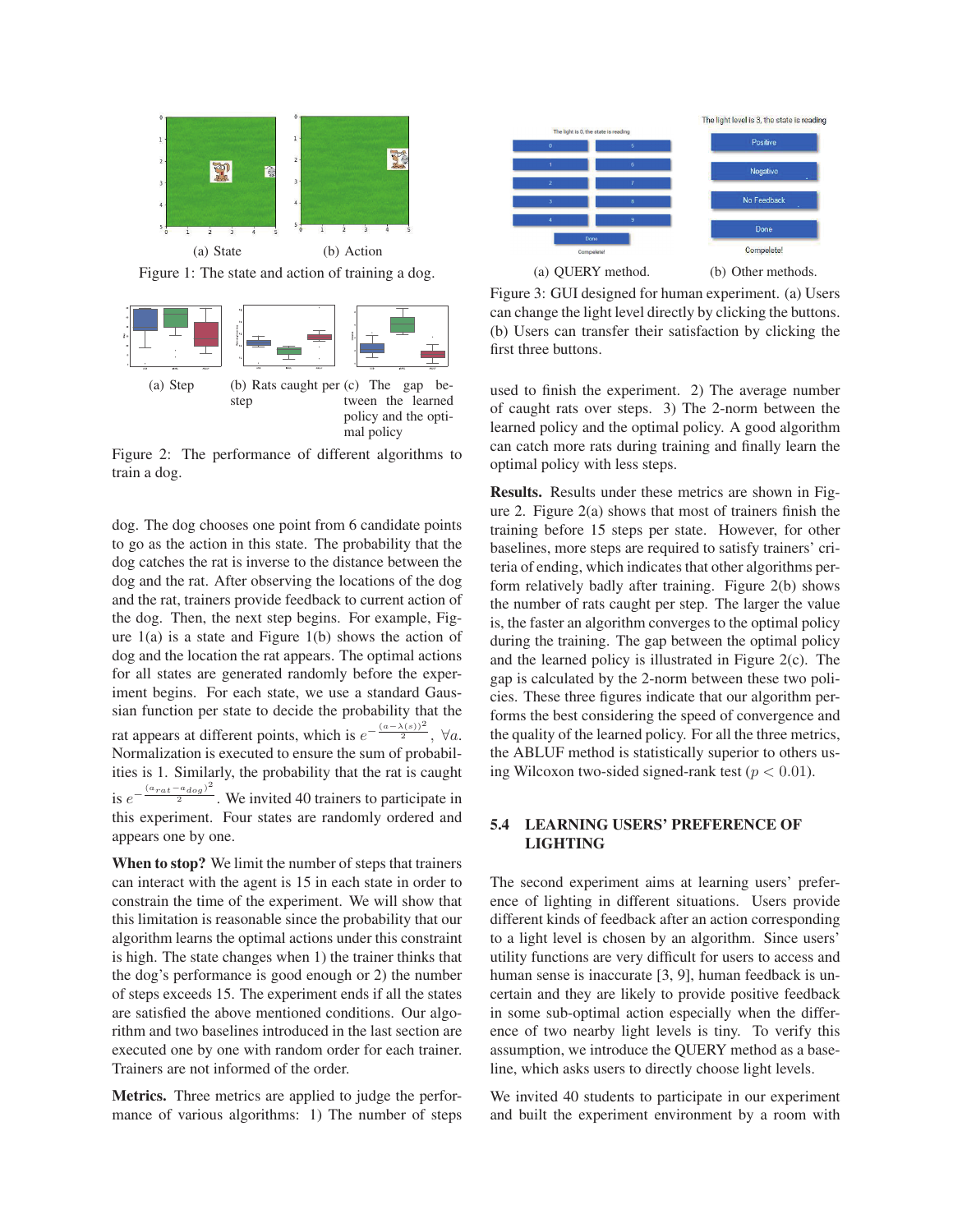| Algorithm    | distance/state    | #steps/state     |
|--------------|-------------------|------------------|
| UCB          | $40.48 \pm 11.09$ | $14.72 \pm 3.49$ |
| <b>ISABL</b> | $23.22 \pm 11.82$ | $8.21 \pm 3.37$  |
| <b>QUERY</b> | $17.75 \pm 4.68$  | $7.85 \pm 2.32$  |
| <b>ABLUF</b> | $13.33 \pm 4.59$  | $5.96\pm1.50$    |

Table 1: The result of human experiment (mean  $\pm$ std. deviation) under two metrics. The performance of our algorithm is statistically superior to others.

a computer and a YeeLight<sup>3</sup> bulb that is able to be controlled remotely. The experiment is divided into four parts to evaluate four different algorithms (ABLUF, UCB, ISABL, QUERY) which are arranged randomly during the experiment. In each part, participants' preferred light levels in three states (reading, watching videos and talking with others) are learned and the order of these states is fixed. The number of optional light levels is 10 (0%, 11%, 22%, ..., 99% of the bulb's maximum lightness), which is a balance of two concerns. 1) It is difficult for human beings to detect the difference between two adjacent light levels when the number is larger. 2) A smaller number of light levels would potentially degrade the comfort of users. In the QUERY method, we directly ask users to adjust light levels rather than providing feedback.

Users can interact with our system by GUIs shown in Figure 3. The current light level and state are shown on the top of the web site and the 'Done' button is used to transform the current state to the next one. For QUERY method, users can directly click the buttons with numbers to change the light level in Figure 3(a). A larger number corresponds to a brighter light level. For other methods, we design a similar GUI shown in Figure 3(b). The first three buttons are designed for collecting different kinds of feedback. To collect feedback accurately, the participants can press the 'No Feedback' button to provide 'no feedback'.

When to stop? For these methods, the algorithm chooses a light level from 10 candidates according to the participant's feedback. Then, participants are asked to provide feedback. The maximum number of steps and the time for each algorithm are not constrained. After participants think that the system has learned their preferences, they are also asked to stay in the current state for 1 minute and then interact with two more steps. If the participant does not want to change the light level and the algorithm maintains his/her favorite light level when the participant interacts with the agent in the two additional steps, we think that the algorithm has converged



Figure 4: The result of human experiment under accumulative distance and steps.

and learned participants' preference. Then, participants can click the 'Done' button and the state will be transferred to the next one until all of the states are traversed. For the QUERY method, participants can explore and select their favorite light levels in each state without any constraint. In each state, they can choose other light levels through the GUI if they feel uncomfortable. After they think a light level is comfortable, we ask them to stay in the current lighting situation for 1 minute to ensure that their feeling is stable. If their feeling does not change, they can click 'done' button to transfer to the next state. Otherwise, they could continue to choose another light level.

Metrics. For this experiment, the step required to finish the training as the metric could be used as the metric. The other two metrics introduced in the last section is not applicable since the setting of this experiment is different. Since users only end the experiment when they feel comfortable, the learned policy is the optimal one. And it is difficult to know the probability that a user feels comfortable when the light level is not his preferred one. Alternatively, we use accumulative distance  $d = \sum_{t=0}^{T} [a_t - \lambda(s)]^2$  between the current action and<br>the optimal action as a metric to evaluate the degree of the optimal action as a metric to evaluate the degree of discomfort. Intuitively, if the distance is large, the user are not likely to feel comfortable. In practice, if one light level is selected in the last few steps repeatedly, we will ignore these steps since what we are concerned about is the total number of steps required for learning rather than verifying.

Results. The result of our human experiment is shown in Figure 4 and Table 1. The ABLUF method is statistically superior to the comparing algorithms using Wilcoxon two-sided signed-rank test ( $p < 0.01$ ). In the QUERY method, participants cannot select their favorite light levels with a small number of steps, since they need to compare similar light levels to find their favorite ones and their strategies of finding preferred light levels are radical. For example, when the light level is too bright, users are prone to select a very dark one and then use more steps to find the optimal one. This observation is supported by [3, 6] which show that utility functions are very

<sup>3</sup> https://www.yeelight.com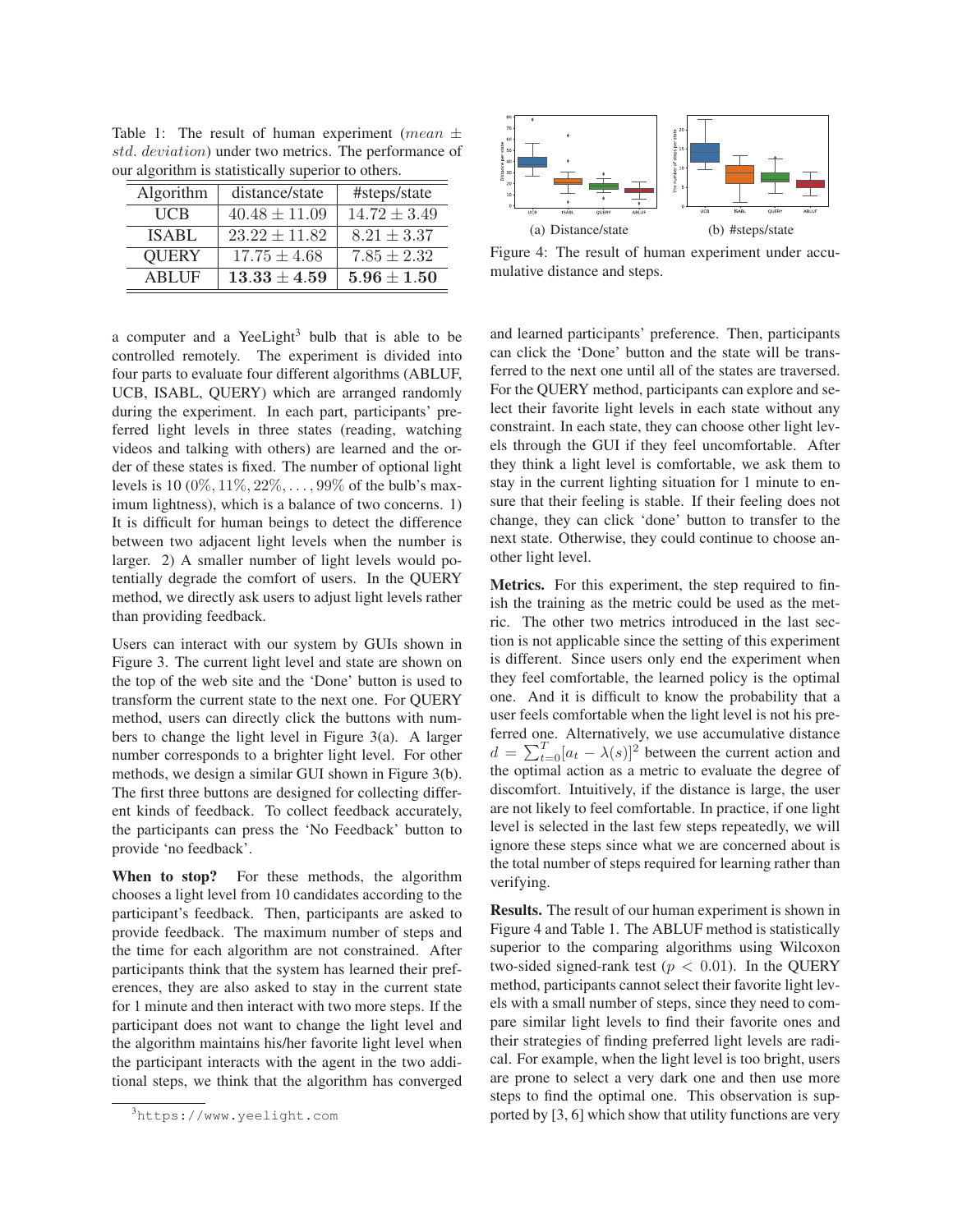

Figure 5: The result of dog training experiment with different numbers of actions and states.

difficult for users to access, which indicates that they cannot tell their preferred light levels accurately without comparison. Our algorithm designs a more efficient way to explore various light levels according to participants' feedback.

## 5.5 PERFORMANCE IN VARIOUS SYNTHETIC ENVIRONMENTAL SETTINGS

In this subsection, we implement experiments with simulated trainers/users in the above mentioned environments to answer three questions: 1) How does the number of actions and states influence the performance of different algorithms. 2) Can our algorithm learn the true value of  $\sigma$  precisely? 3) Can our algorithm perform well when trainers does not follow our feedback model? The experimental results show that the ABLUF algorithm is better than two baselines significantly ( $p < 0.01$  by t-test) and can learn the value of  $\sigma$  accurately in most of cases.

Ablation. To illustrate the importance of updating the feedback model, we also compare with Bayesian Learning for Uncertain Feedback (BLUF) algorithm, a simplified version of our ABLUF algorithm, where we treat the parameter  $\sigma$  as a constant input ( $\sigma \in \{0.1, 1, 3\}$  in our experiments). This means that we have prior knowledge about the changed ratio of the probabilities at action a given the distance  $d(a, a_s^*)$ . However, it is hard to get plenty of data to obtain such prior knowledge in the get plenty of data to obtain such prior knowledge in the real world for each trainer. Thus, the BLUF algorithm is not feasible in our human experiment. We only compare with it to illustrate the impact of an accurate  $\sigma$  in this simulated experiment. Answer for the first question.



For the synthetic data, the probabilities of obtaining different kinds of feedback follow our feedback model in which  $\sigma = 1$  and  $\mu$  is randomly generated. The optimal actions are generated randomly for various states. For the both environments, we set the number of actions to 3, 6 and 9 when the number of states is 4. When the number of actions is 3, we vary the number of states to 2 and 6. Trainers are allowed to interact with algorithms for 15 steps per state, which is similar to our human experiment.

For the dog training environment, Figure 5 shows the performance of all the algorithms in different settings. The sub figures indicate that the change of the number of actions affects performance more significantly due to two reasons: 1) There are more sub-optimal actions when the number of actions is large, which increases the difficulty to figure out the optimal actions. 2) The worst case for two metrics becomes worse. The maximum distance of the optimal action and another action increases from  $\sqrt{2}$ to  $\sqrt{8}$  when the number of actions varies from 3 to 9. Similarly, the minimal probability of catching a rat declines from  $e^{-2}$  to  $e^{-32}$ . Therefore, performance of all algorithms descends. Our ABLUF method outperforms all the baselines except the BLUF algorithm with accurate  $\sigma = 1$  known in advance. For other ablation methods with biased  $\sigma$ , our adaptive method achieves better performance, which shows that an accurate  $\sigma$  is crucial.

However, the variation of states does not impact the number of the rats caught per step, since the probabilities of catching rats are similar for both the optimal action and a sub-optimal one. This conclusion is verified by the last figure, where the gap increases with respect to the number of states. The figure illustrates that the learned policy is worse when  $|s| = 6$ . However, the rat caught per step does not decrease, which indicates that a sub-optimal policy does not affect much in this setting. The performances of ABLUF and BLUF are similar when  $|s| = 2$ . The reason would be that a simple setting could be solved by an inaccurate model such as ISABL.

For the lighting control environment, similar results are displayed in the Figures 8(a) to 8(e). Since the maximum value of  $[a - \lambda(s)]^2$  increases dramatically when we change the number of actions form 3 to 9. The accu-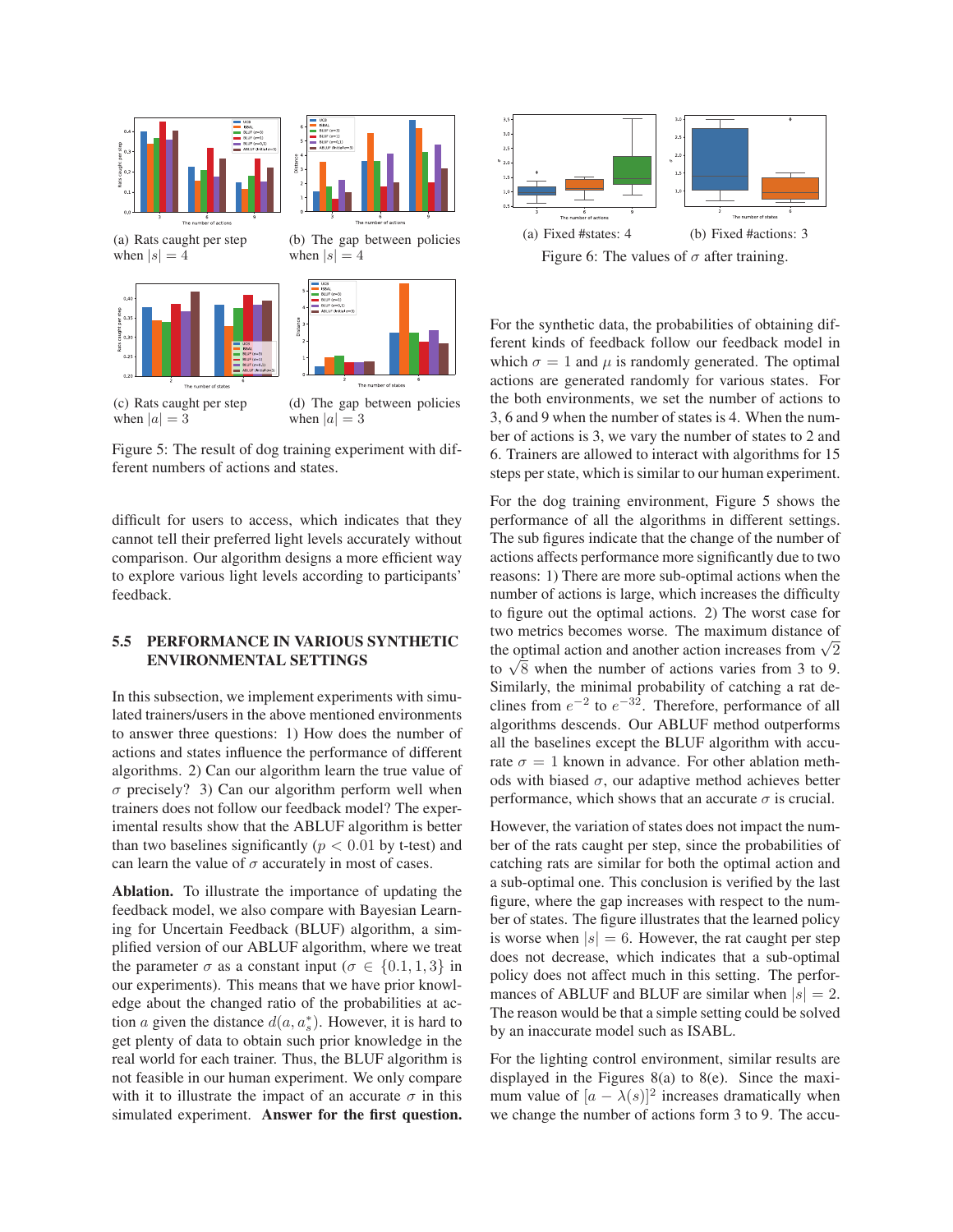

(a) Rats caught per step (b) The gap between policies Figure 7: The result of dog training experiment with randomly generated trainers when  $|s| = 4$  and  $|a| = 6$ .

mulative distances of all the algorithms vary rapidly form Figure 8(a) to Figure 8(c), while the increase is relatively small when the number of states becomes larger, which is the same as the dog training experiment.

Answer for the second question. Figure 6 illustrates the learning results of the parameter  $\sigma$  summarised from two environments. The worst case appears when  $|s| =$  $4, |a| = 9$  and  $|s| = 2, |a| = 3$ . In the simplest setting, the accuracy of  $\sigma$  does not have a significant influence on convergence and the ABLUF algorithm figures out the optimal actions quickly without collecting enough feedback. Thus,  $\sigma$  cannot be learned precisely. When  $|s| = 4$ and  $|a| = 9$ , since the limitation of steps is 15 per state, it is not enough for our algorithm converges to the optimal policy and thus the estimate of the ratio  $ratio_a(f)$ is biased leading to the update towards wrong directions. This phenomenon would be eliminated with more steps and feedback, since for other settings, our algorithm can learn a relatively precise  $\sigma$  with little variance.

Answer for the third question (Robustness Analysis). Additionally, we evaluate our algorithm in the worst case, in which the trainer does not follow our feedback model and the probabilities of providing different kinds of feedback are generated randomly. We set  $|s| = 4$  and  $|a| = 6$ , which is the same as the human experiment for training virtual dogs. We randomly generate simulated trainers and the only constraint is that the optimal action at each state has the highest probability of receiving positive feedback and the lowest probability of receiving negative feedback. The restriction is mild because of the definition of 'the optimal action'. Figure 7 and Figure 8(f) demonstrate that even for the worst case, our algorithm outperforms the other two baselines. The ABLUF method performs the best in this case where we do not have any prior knowledge about human feedback models. Since we fix the value of  $\sigma$  for BLUF algorithm, it performs not well when the true value of  $\sigma$  differs from the prior knowledge given to BLUF. However, the ABLUF method can learn an approximated model even if these trainers do not follow our feedback model and thus is robust.



Figure 8: Accumulative distance trend with the change of the number of states and actions.

# 6 CONCLUSION

In this paper, we consider the uncertainty when humans provide feedback. More specifically, trainers are likely to provide positive feedback, negative feedback and no feedback to any action no matter if the action is optimal or not. To address this issue, we propose a novel feedback model that has two sets of parameters to control the shape of functions in the model. An approximated Expectation Maximization (EM) algorithm combined with Gradient Descent (GD) method is proposed to learn an optimal policy and update the feedback model simultaneously. To illustrate the performance of the novel method, we implement experiments on both synthetic scenarios and two different real-world scenarios with human participants. Experimental results indicate that our algorithm outperforms baselines under multiple metrics. Moreover, robustness analysis shows that our algorithm performs well even if trainers do not follow our feedback model.

# 7 ACKNOWLEDGEMENTS

This work was supported by the Delta Electronics Inc., National Research Foundation of Singapore and Nanyang Technological University.